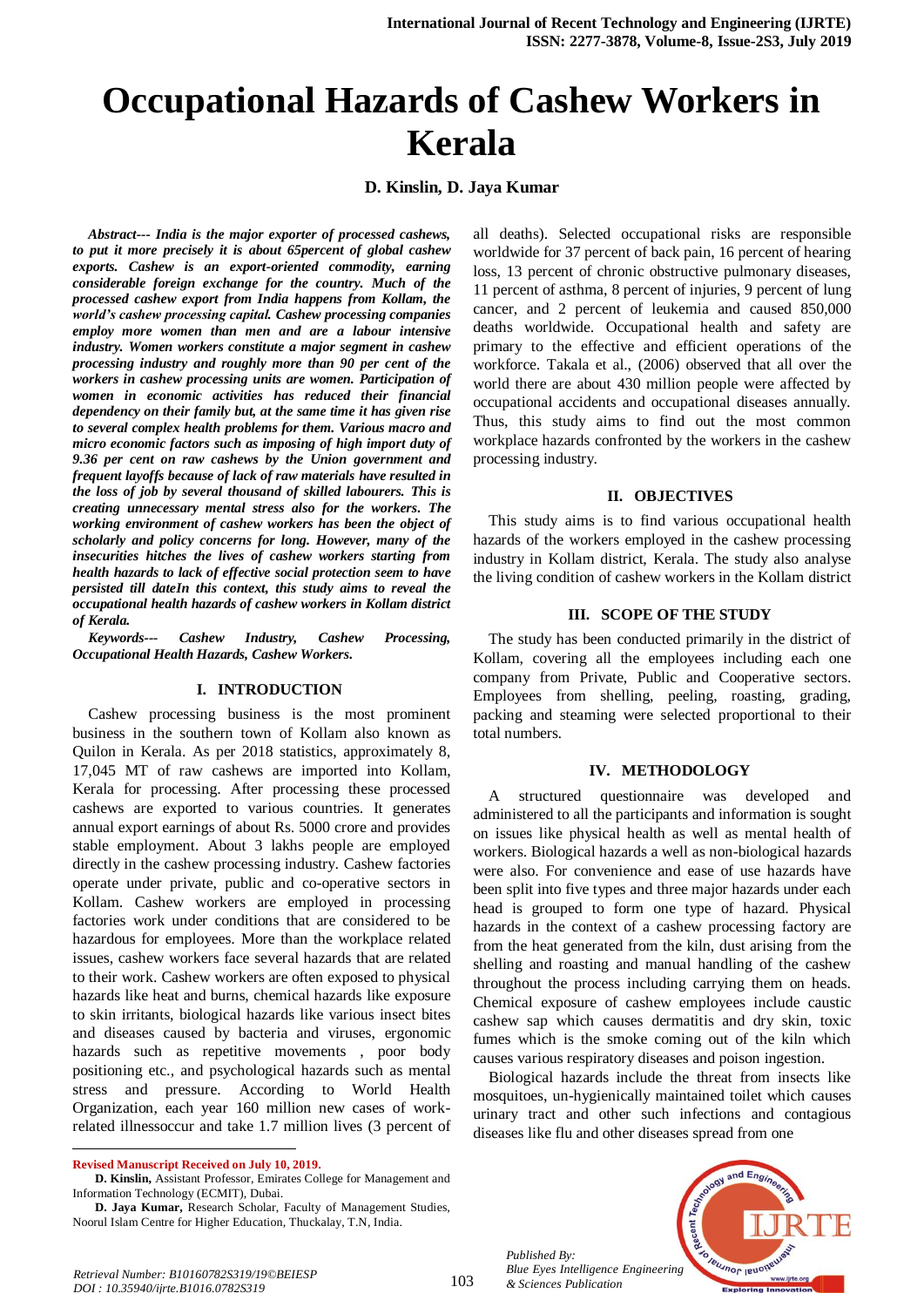employee to another. Ergonomical hazards include repetitive movements used such as in shelling and peeling which causes joint pains, uncomfortable work place sitting positions which cause back pains and poor body positioning in almost all the works involved with processing cashews. Psycho-sociological issues include stress related to work, issues related to work life balancing and support which means general work support from supervisors and employers which can affect the effectiveness and efficiency of an employee in the cashew processing factory. Data collection for the study was done by the researcher himself from June 2018 to September 2018.

# **V. SAMPLING DESIGN**

The health condition of workers in the cashew industry is a diagnostic type of survey. A single stage sampling design was adopted for the study. As sample respondents,150 workers were randomly selected from 6 companies and care was taken to include workers from all the divisions such as shelling, peeling, roasting and grading.

| Hazard Type       | Specific Hazard          | Frequency | Percentage |
|-------------------|--------------------------|-----------|------------|
|                   | Heat                     | 35        | 23.33      |
| Physical          | Dust                     | 139       | 92.67      |
|                   | <b>Manual Handling</b>   | 145       | 96.67      |
|                   | <b>Chemical Exposure</b> | 45        | 30         |
| Chemical          | <b>Toxic Fumes</b>       | 67        | 44.67      |
|                   | Poison Ingestion         | 9         | 6          |
|                   | Insects                  | 98        | 65.33      |
| <b>Biological</b> | Contagious               | 12        | 8          |
|                   | <b>Diseases</b>          |           |            |
|                   | Unhygienic Toilets       | 112       | 75         |
|                   | Repetitive               | 87        | 58         |
| Ergonomical       | Movement                 |           |            |
|                   | Uncomfortable            | 92        | 61.33      |
|                   | <b>Work Place</b>        |           |            |
|                   | Poor Body                | 56        | 37.33      |
|                   | Positioning              |           |            |
|                   | Stress                   | 107       | 71.33      |
| Psycho-           | Coping Issues            | 101       | 67.33      |
| sociological      | Social Support           | 124       | 83         |

**VI. ANALYSIS & RESULTS**

## **VII. DISCUSSION**

The health issues of cashew workers are a matter of long term concern. But, the workers get along with the issues. Other than Biological hazards, all other are contracted after a long term period of exposure to the causes. Major type of Hazards were Psycho-sociological, Physical, Ergonomical, Biological and Chemical in that order. From the table, it can be inferred that psycho-sociological factors are the major factors affecting cashew workers having a mean score of 73.89 as mean percentage score. Even though physical factors such as Dust and Manual Handling of goods posed main issues for the workers, as a whole Psycho-sociological factors scored the highest mean score. Individually, Manual handling of goods and Dust posed major hazards followed by lack of Social Support.

# **VIII. PSYCHO-SOCIOLOGICAL HAZARDS:**

Psycho-sociological workplace hazards induces psychological as well as physiological damage to individual worker. Occupational stress is one of the major hazard which can be directly correlated to poor quality of life and poor work life balance. Stress arises out of feeling of job insecurity, long working hours, work intensification etc. without proper social support from the part of employers and their superior workers. Its no surprise that this type of hazards were ranked high by the employees as the major hazards in their work place. The impact of psychosociological hazards are that they induce and intensify other physiological issues in the human body.

## **IX. PHYSICAL HAZARDS:**

Physical hazards have been ranked as posing more impact than others such as Biological, Ergonomical and Chemical hazards. Physical hazards in cashew processing industry mainly come from Heat, Dust and Manual Handling of goods. Among these manual handling of goods causes safety issues and accordingly it has been ranked high among the three physical hazards listed here. Falls, temperature, and other factors which can harm the worker without necessarily touching are the major physical hazards inducing fear among workers.

## **X. ERGONOMICAL HAZARDS:**

Repetitive movements, Uncomfortable work place and Poor body positioning are common in work places especially in factory settings and cashew factories are also pose ergonomical hazards to their employees. These factors together cause joint pain, back pain, wrist pain, neck pain, shoulder pain etc., are some of the common outcome of ergonomical hazards in factories.

# **XI. BIOLOGICAL HAZARDS:**

Bites and stings from insects such as mosquitoes which cause dermatitis and other contagious diseases, and unhygienically maintained toilets are the major source of biological hazards as far as the cashew processing workers are concerned. Un-hygienically maintained toilets have been ranked as posing major biological hazard in cashew workers especially female workers followed by insect bites and contagious diseases.

## **XII. CHEMICAL HAZARDS:**

Chemical hazards are ranked last in the list, as there is no emission of toxic gases and other chemicals from cashew processing industry. Those in shelling bear the permanent burn marks of the caustic cashew sap in hands. This cause dermatitis and dry skin in workers engaged in shelling department. Inhaling of smoke result in chronic respiratory illness and allergic asthma in the long term.



*Published By:*

*& Sciences Publication*